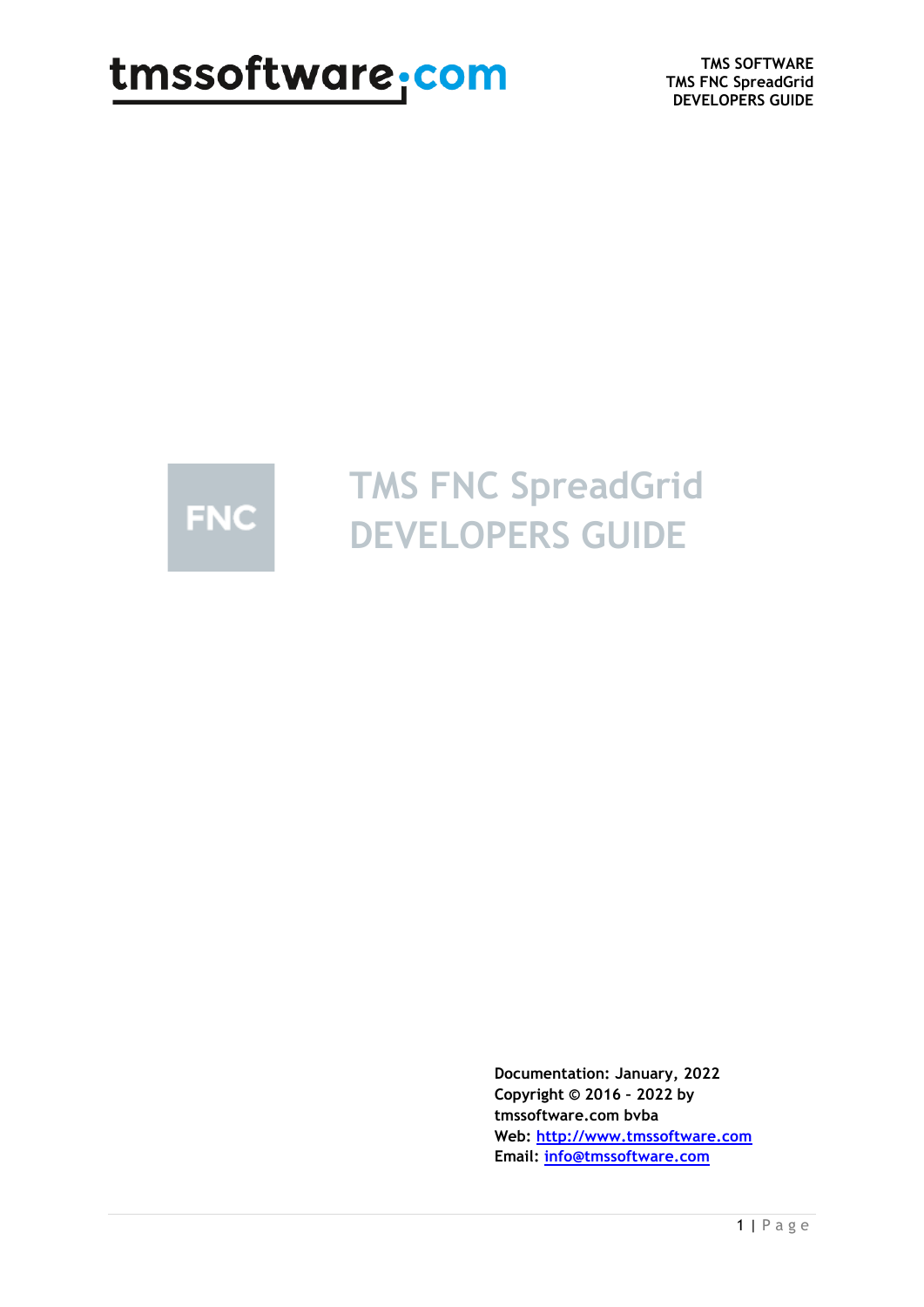**TMS SOFTWARE TMS FNC SpreadGrid DEVELOPERS GUIDE**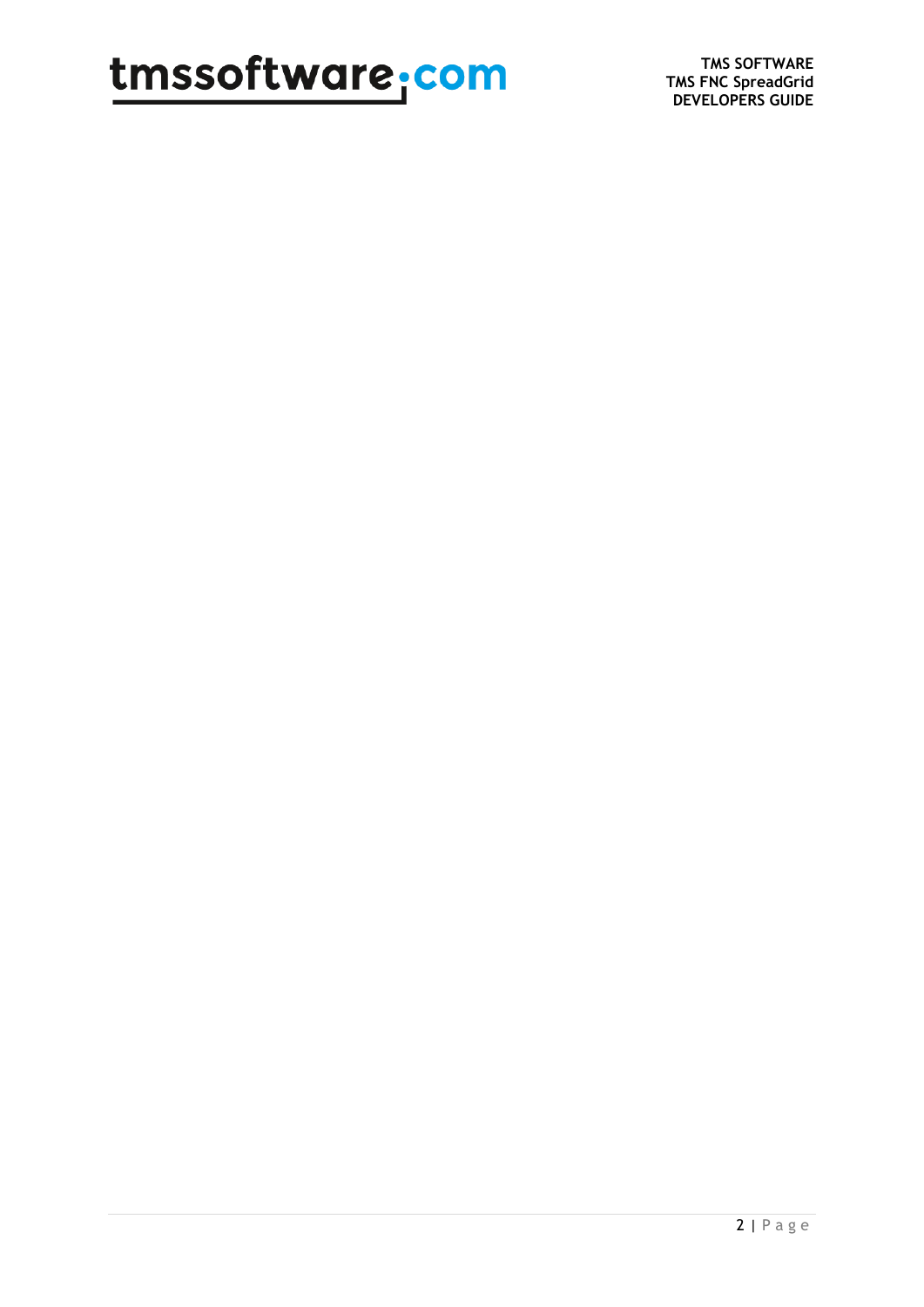# tmssoftware<sub>j</sub>com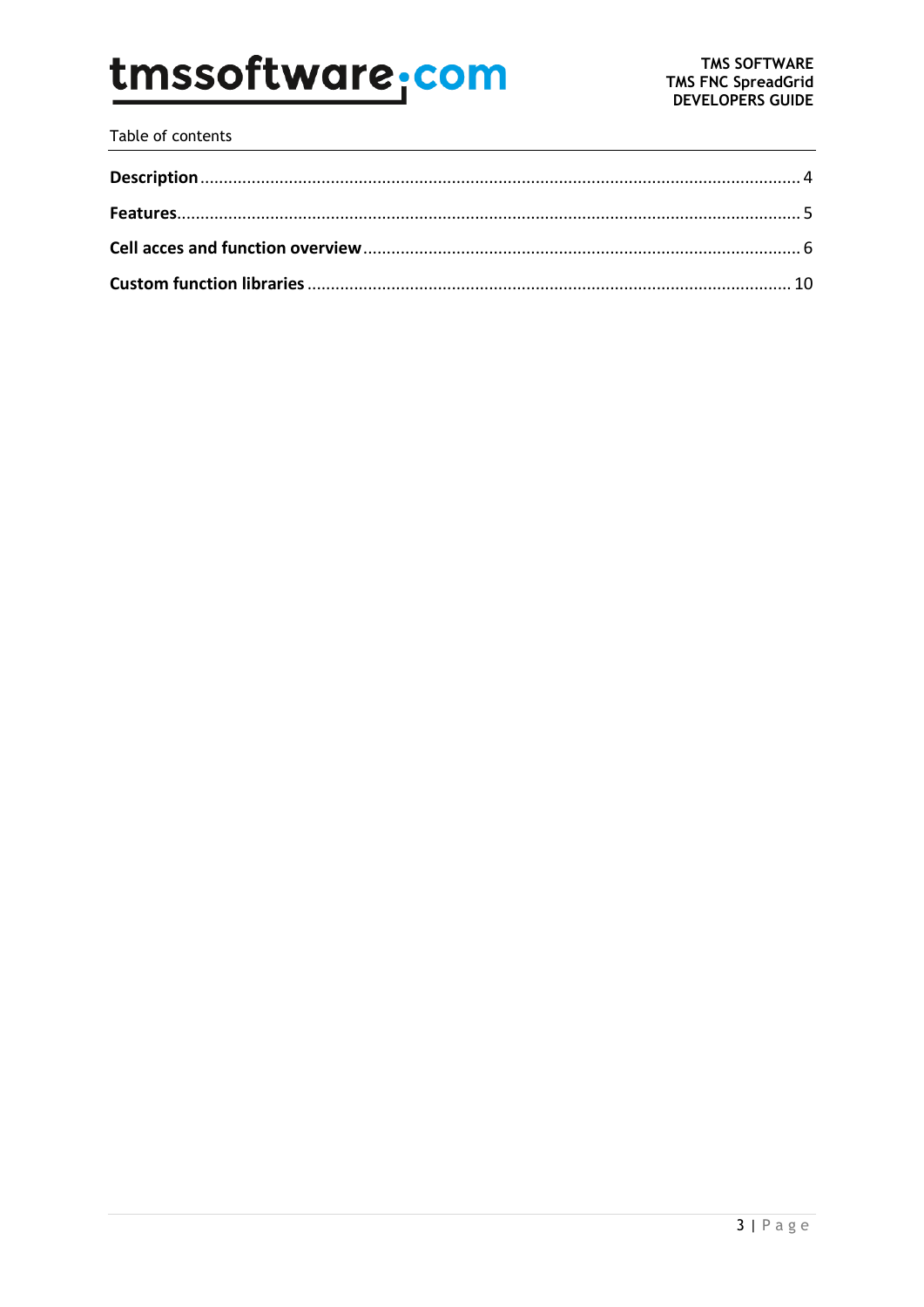# tmssoftware<sub>j</sub>com

#### <span id="page-3-0"></span>**Description**

Powerful spreadsheet function calculation support added to the full FNC Grid feature set.

|    | А  | B                    | С   | D                      |     |
|----|----|----------------------|-----|------------------------|-----|
| 1  | 1  | $=$ SUM $(A1:A10)$   | 1   | $=$ C1+C2              |     |
| 2  | 2  | $=$ AVERAGE(A1:A10)  | 2   | $=$ C1-C2              |     |
| з  | 3  | $=$ COUNT $(A1:A10)$ | 3   | $=$ C1 <sup>*</sup> C2 |     |
| 4  | 4  | $=$ STDEV(A1:A10)    | 4   | $-C1/C2$               |     |
| 5  | 5  | $=$ VAR $(A1:A10)$   |     | $= D1 + D2 + D3 + D4$  |     |
| 6  | 6  | $=MAX(A1:A10)$       |     |                        |     |
| 7  | 7  | $=MIN(A1:A10)$       |     |                        |     |
| 8  | 8  | $=$ DEVSQ(A1:A10)    | 0.5 | $=$ SIN $(C8)$         | sin |
| 9  | 9  |                      |     | $=$ COS $(C8)$         | co  |
| 10 | 10 |                      |     | $=$ TAN $(C8)$         | tar |
| 11 |    |                      |     | $=$ COTAN $(C8)$       | CO  |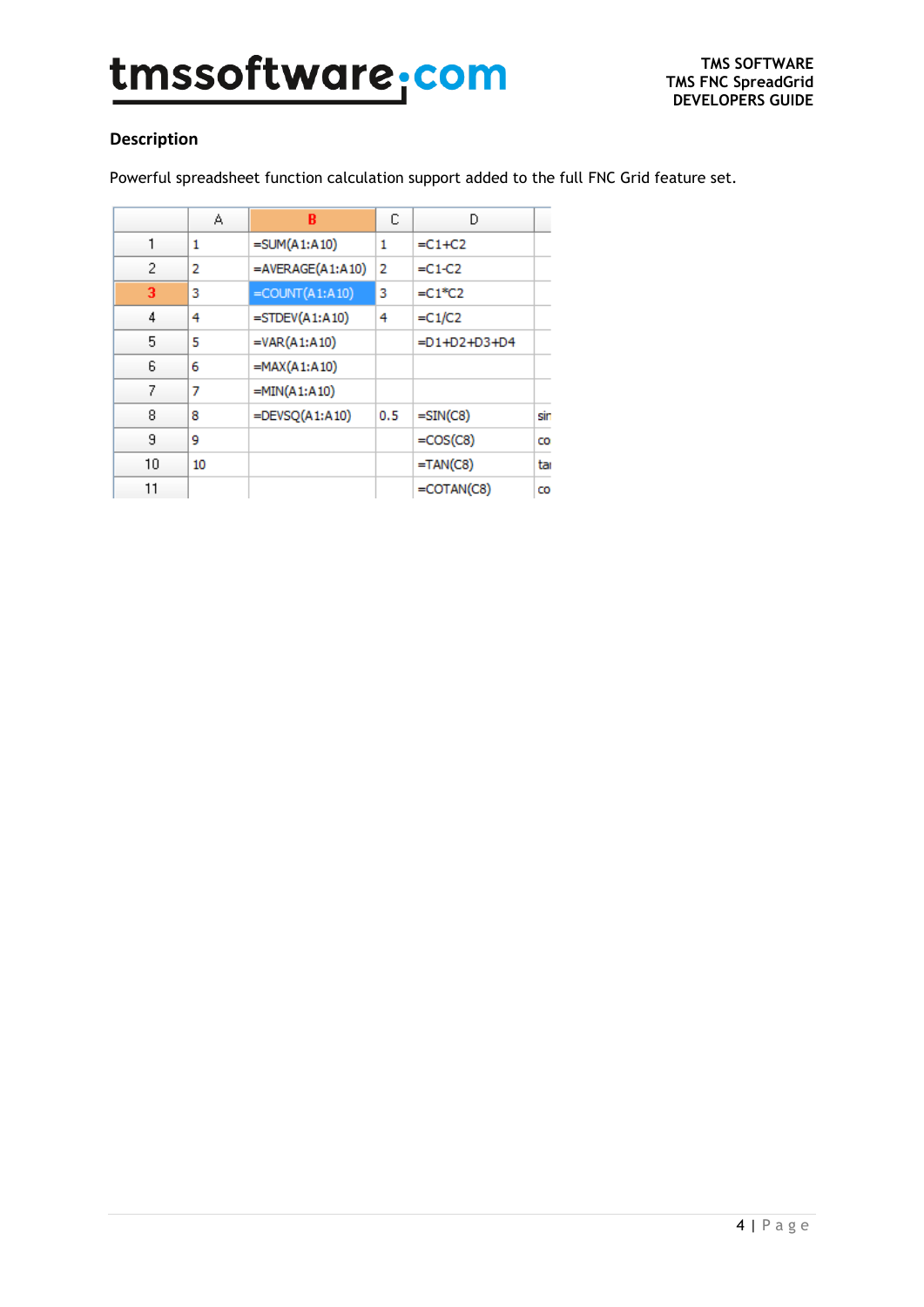#### <span id="page-4-0"></span>**Features**

TTMSFNCSpreadGrid extends the full power of TTMSFNCGrid with formulas.

- Simple formula editing interface
- Auto recalculation
- Native XLS file import and export
- Single cell recalculation, full recalculation
- Extensive range of mathematical functions
- Save with formulas or formula results only
- Single cell references in formulas
- Cell range formulas
- Formula precision for grid on cell basis
- Display formulas or formula results
- Date / time functions
- Intelligent formula aware copy and paste
- Can be extended with custom functions
- Cell names
- Cell name mode can be RxCy style or A1-style
- Inter TTMSFNCSpreadGrid instances cell references in formulas
- Math library infrastructure to allow easy extending TTMSFNCSpreadGrid with custom functions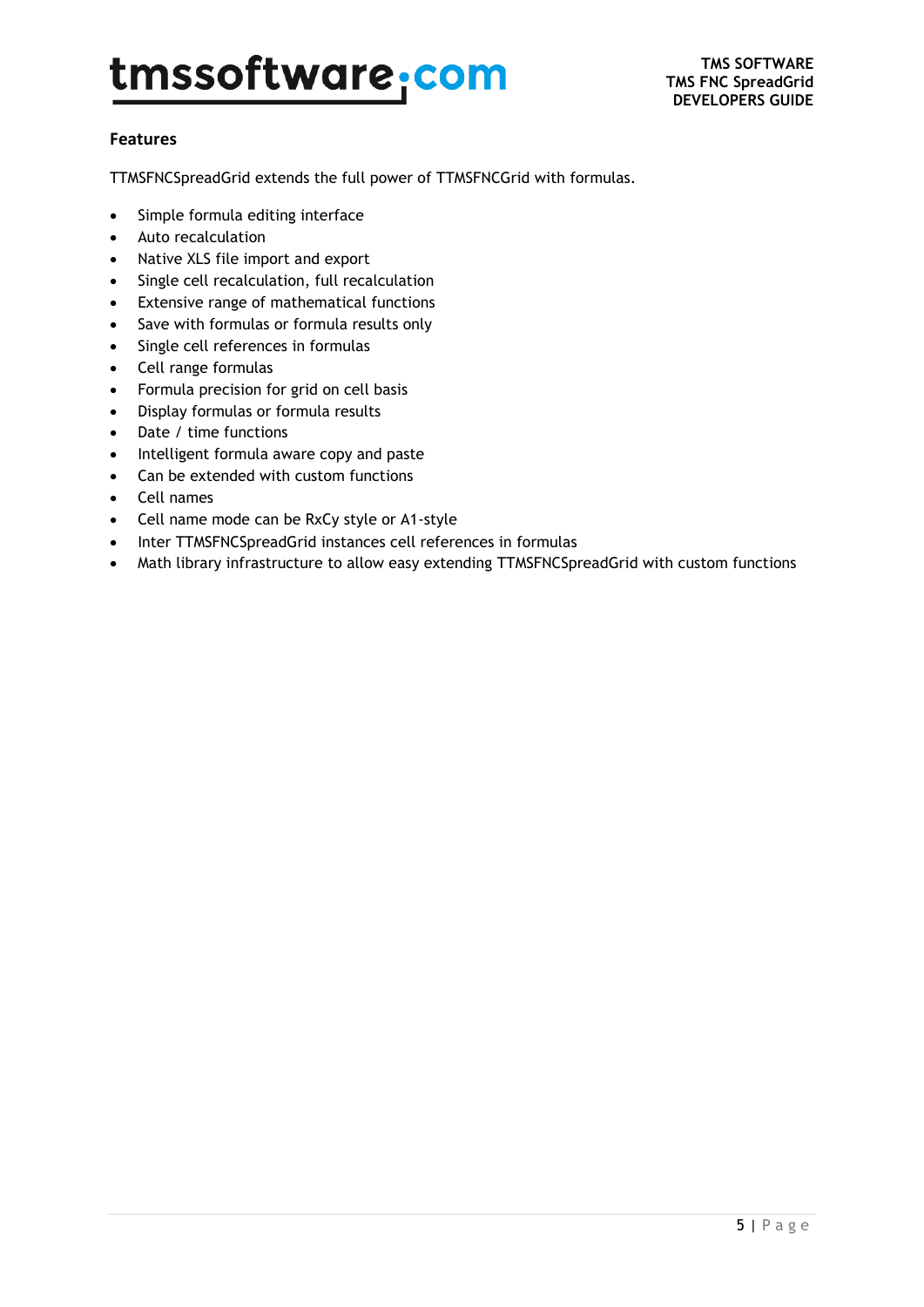### tmssoftware<sub>:</sub>com

#### <span id="page-5-0"></span>**Cell acces and function overview**

This is an overiew of using cell references and built-in functions in TTMSFNCSpreadGrid. Formulas can contain cell references, constants, single parameter functions, multi parameters functions, cell name references and cell range functions.

#### **Cell references**

If CellNameMode is nmRC then cell references are in RxCx format, where x is the row number and y is the column number. If CellNameMode is nmA1 then a cell reference consists of 2 parts : the column identifier and the row identifier. The column identifier is a character, starting from A for the first column, B for the second column, etc.. After column 26, the column identifier is a double character string AA, AB, etc... The row identifier starts at 1 for the first editable row.

#### Example

cell 1,1 is A1, cell 2,2 is B2, cell 27,27 is AA27

Cell ranges are specified by the top left cell and bottom right cell. As such, the first 15 cells in column 1, can be specified as A1:A15.

Cell formulas are by default relative. That means that when cell formulas are involved in copy & paste operations or row/column insert and delete, TTMSFNCSpreadGrid will automatically adapt the formulas to address the proper relative cells. Absolute cell addresses will not be modified during clipboard copy & paste operations or during row/column insert and delete. Prefix the cell address row or column part with '\$' to indicate an absolute cell address.

Example

A\$1 : A is a relative column address, 1 is an absolute row address

\$B\$2 : B is an absolute column address, 2 is an absolute row address

#### **Cell ranges**

Cell ranges are identified by topleft cell & bottomright cell split by ':'

Example

A1:B3 : specifies the range of cells from cell 1,1 to cell 2,3

\$A\$1:\$B\$3 : specifies an absolute cell range from cell 1,1 to cell 2,3

**Constants** 

PI, E,True,False

Single parameter functions

ABS(parameter) : absolute value

ROUND(parameter) : rounds value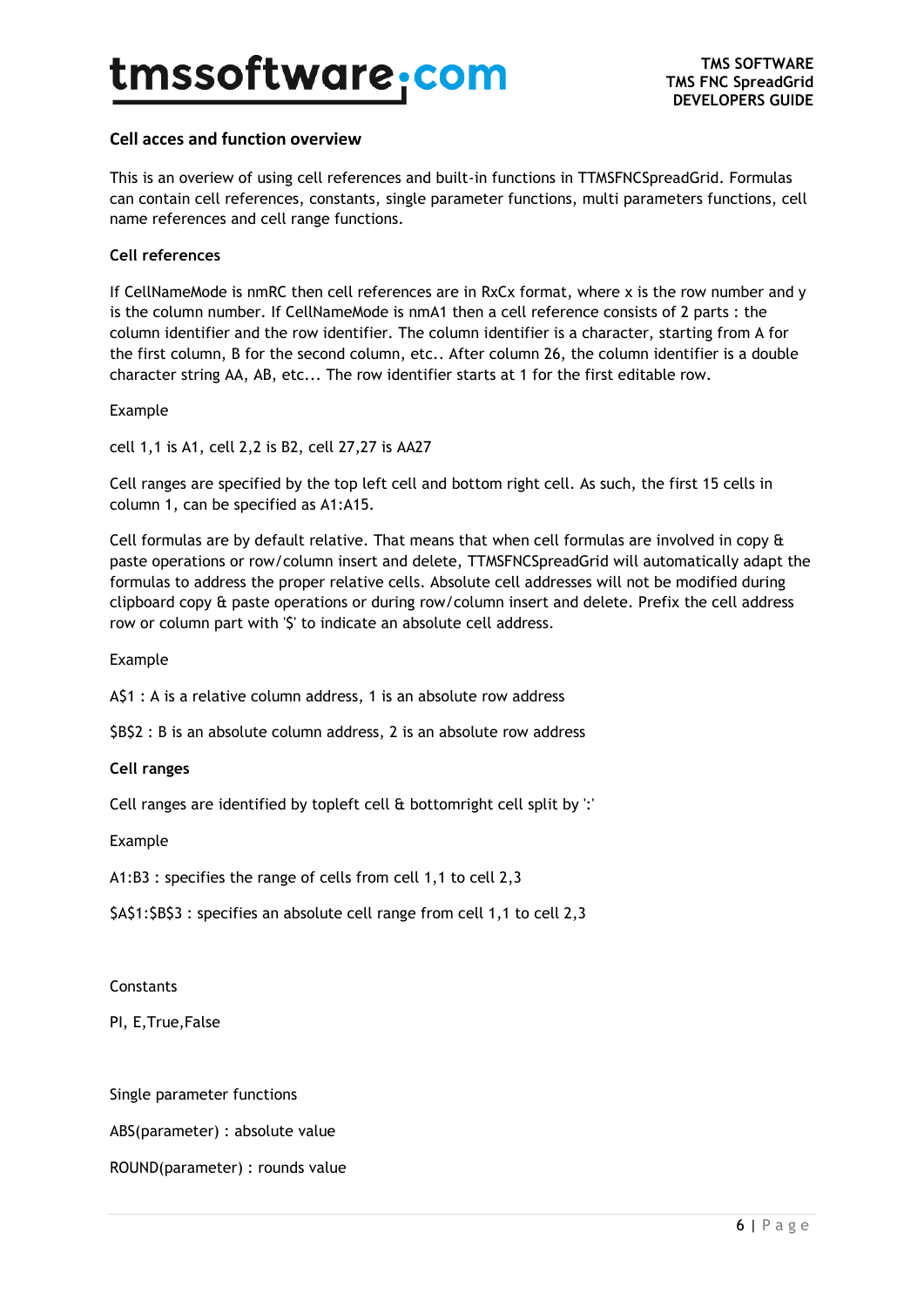### tmssoftware<sub>:</sub>com

TRUNC(parameter) : truncates value CEILING(parameter; significance) : rounds the parameter to the nearest multiple of significance FRAC(parameter) : returns fractional part of value FACT(parameter) : factioral of value INT(parameter) : int part of value SIN(parameter) : sine of value COS(parameter) : cosine of value TAN(parameter) : tangens of value COTAN(parameter) : cotangens of value SINH(parameter) : hyperbolic sine of value COSH(parameter) : hyperbolic cosine of value TANH(parameter) : hyperbolic tangens of value COTANH(parameter) : hyperbolic cotangens of value ASIN(parameter) : arcsin of value ACOS(parameter) : arccos of value ATAN(parameter) : arctangens of value ACOTAN(parameter) : arccotangens of value LN(parameter) : natural logarithm of value LOG2(parameter) : base 2 logarithm of value LOG10(parameter) : base 10 logarithm of value EXP(parameter) : exponential of value RAND(parameter) : random between 0 and value RADIANS(parameter) : converts degrees to radians DEGREES(parameter) : converts radians to degrees SQR(parameter) : square of value SQRT(parameter) : square root of value CUBE(parameter) : cubic square of value CHS(parameter) : change sign POWER(parameter,exp) : parameter to exponent exp Multi parameter functions :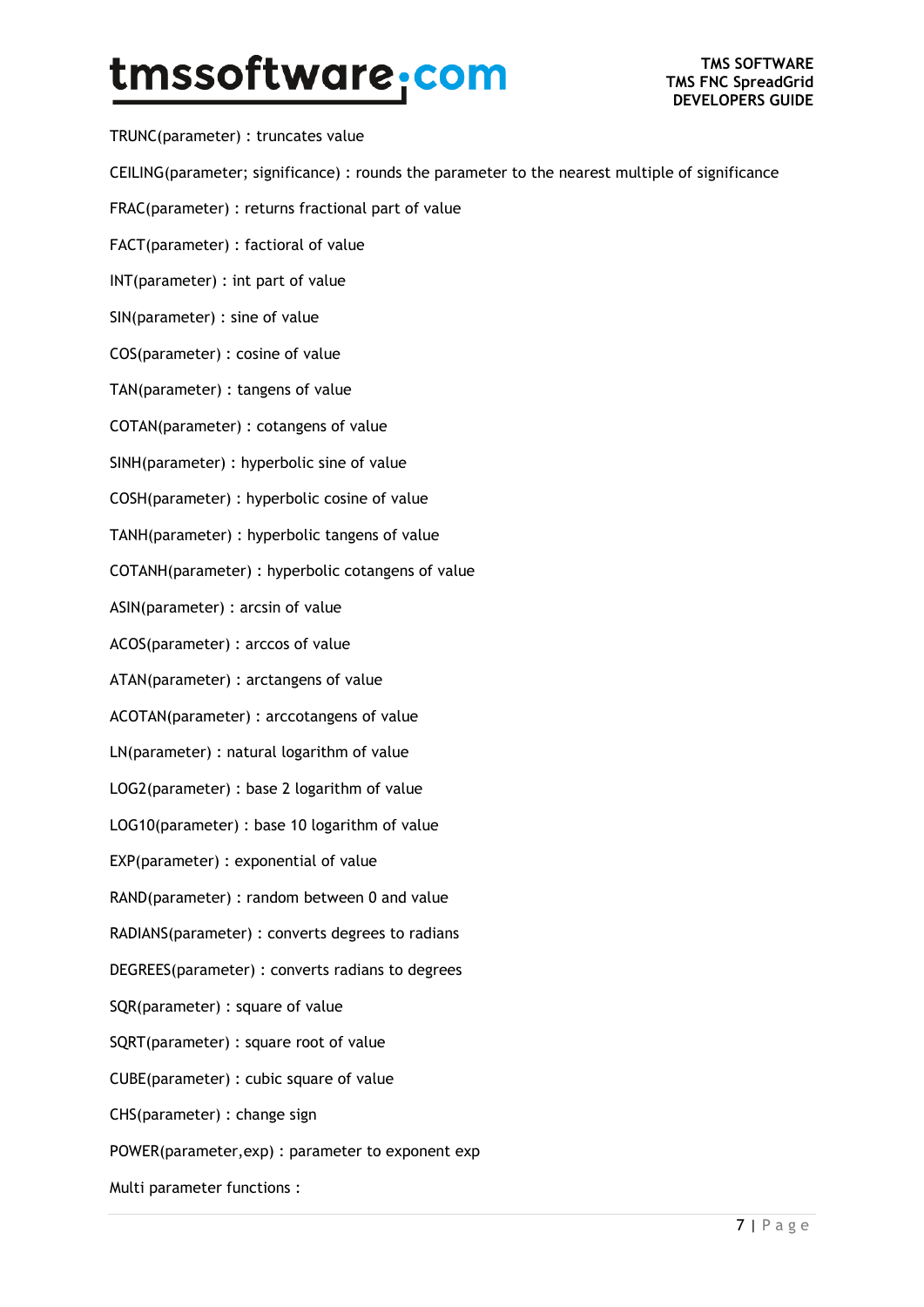### tmssoftware<sub>:</sub>com

LT(param1;param2) : larger than : returns 1 of param1>param2 ST(param1;param2) : smaller than : returns 1 of param1<param2 EQ(param1;param2) : equal : returns 1 of param1=param2 else 0 CHOOSE(sel;param1;param2) : returns param1 if sel>0 else param2

Cell range functions SUM(range) : sum of all cell values in range PRODUCT(rangfe) : product of all cell values in range AVERAGE(range) : average of all cell values in range MIN(range) : min. cell value in range MAX(range) : max. cell value in range COUNT(range) : nr. of cells in range COUNTA(range) : nr of non blank cells in range COUNTIF(range;condition) : nr of cells meeting condition in range STDEV(range) : standard deviation of range STDEVP(range) : standard deviation of total population of range DEVSQ(range) : sum of squares of deviations of range VAR(range) : variance of range

#### Date & Time functions

HOUR(parameter) : gets the hour from a cell containing a valid time string MIN(parameter) : gets the minute from a cell containing a valid time string SECOND(parameter) : gets the second from a cell containing a valid time string DAY(parameter) : gets the day from a cell containing a valid time string MONTH(parameter) : gets the month from a cell containing a valid time string YEAR(parameter) : gets the year from a cell containing a valid time string WEEKDAY(parameter) : gets the day of the week from a cell containing a valid time string TODAY : gets the current day NOW : gets the current time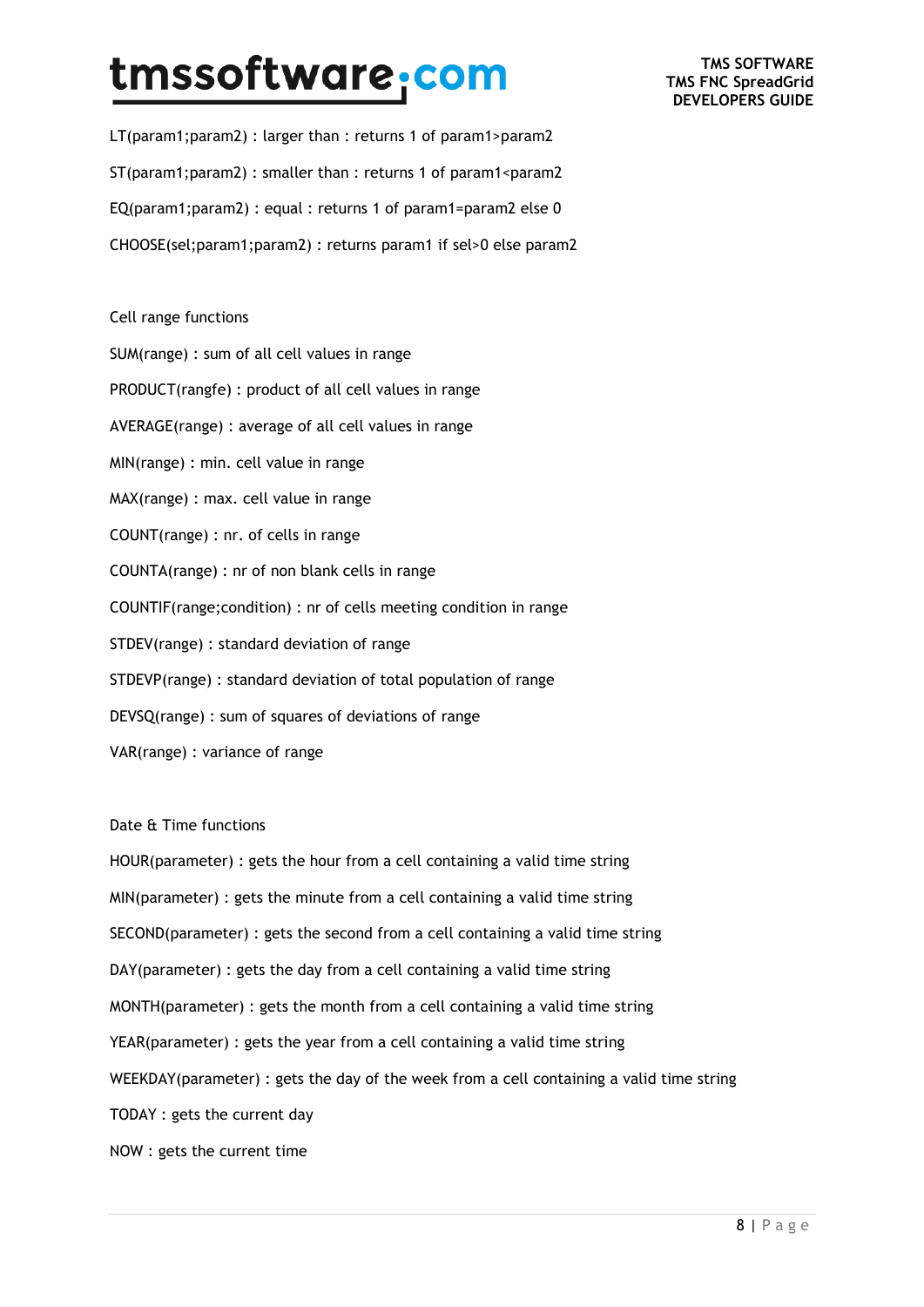Logical functions

AND(parameters) : logical AND function

OR((parameters) : logical OR function

NAND(parameters) : logical NAND function

NOR((parameters) : logical NOR function

XOR((parameters) : logical XOR function

NOT(parameter) : logical NOT function

TRUE : constant returning true

FALSE: constant returning false

String functions

LEN(parameter) : returns the length of a string value

LOWER(parameter) : returns string in lowercase

UPPER(parameter) : returns string in uppercase

CONCATENATE(parameter list) : returns concatenated string of parameters

SUBSTITUTE(param text; param oldtext; param new text) : returns string with oldtext replaced by newtext

LEFT(param string;len integer) : returns first len charactares of string

RIGHT(param string;len integer) : returns last len characters of string

MID(param string; pos; len: integer): returns len characters starting from position pos in string

TRIM(param) : removes all spaces from text except spaces between words

SEARCH(find text; text) : returns position of string find text in text

LOOKUP(param; range1, range2) : returns the value of the element in range2 that has the index of the matching element in range1 for param

MATCH(lookup; range) : returns the index of the element param in the range

INDEX(range; val1, val2) : returns the value of element at index val1,val2 in the range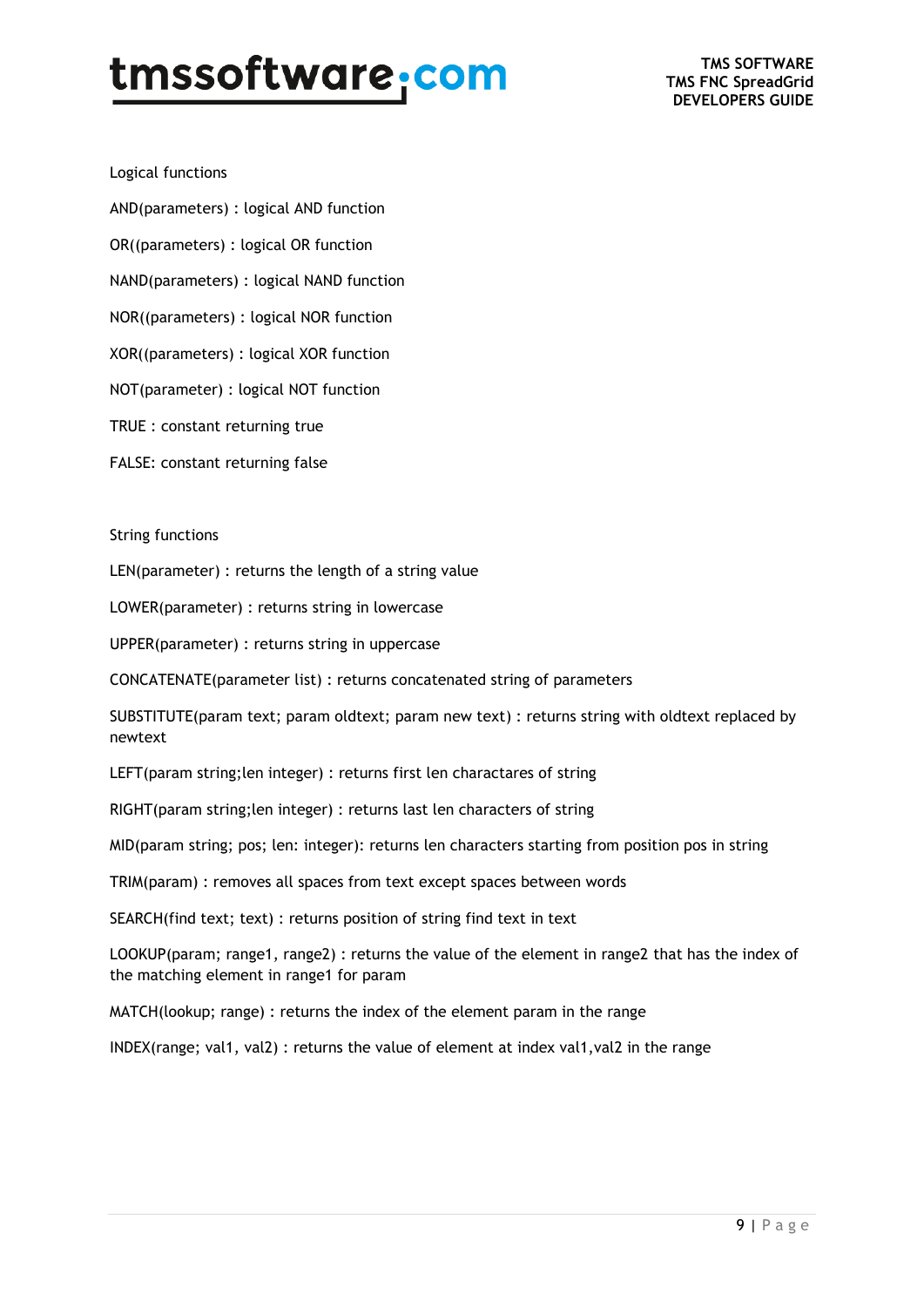### tmssoftware<u>;com</u>

#### <span id="page-9-0"></span>**Custom function libraries**

TTMSFNCSpreadGrid allows to use libraries that extend the built-in functions. A function library is a class that descends from TMathLib defined in the unit AdvPars. In order to be able to use multiple different function libraries simultaneously, a TMathLib component can be assigned to TTMSFNCSpreadGrid via TTMSFNCSpreadGrid.Libs. Add a new TLibBinderItem to TMSFNCSpreadGrid.Libs and assign the math lib instance to TLibBinderItem.MathLib.

#### **Anatomy of TMathLib**

TMathLib implements a number of public virtual functions that can be overridden to implement custom functions:

function HandlesFunction (FuncName: string): Boolean; function HandlesStrFunction (FuncName:string): Boolean; function CalcFunction (FuncName:string; Params: TParamList; var ErrType,ErrParam: Integer):Double; **function** CalcStrFunction(FuncName:string;Params:TStringList;var ErrType,ErrParam: Integer):string;

#### **Implemented functions**

The methods HandlesFunction and HandlesStrFunction are simple methods being called by the TLibBinder and assumed to return true when the library implements the function with the name 'FuncName'.

#### Example

```
function TMiscMathLib.HandlesFunction(FuncName: string): boolean;
```
#### **begin**

```
 Result := (FuncName = 'HARMEAN') or
   (FuncName = 'GEOMEAN');
```
#### **end**;

This shows a library implementing 2 statistical functions HARMEAN and GEOMEAN. HandlesFunction should return true for functions that return a floating point result type. If a library implements a function with a string result, the HandlesStrFunction should be used.

#### **Function calculation**

The method CalcFunction implements the actual calculation of the function. The first parameter is the function name that should be calculated, the second parameter is a list of function parameters. The 2 last parameters can be set if an incorrect parameter is specified and the index of this incorrect parameter.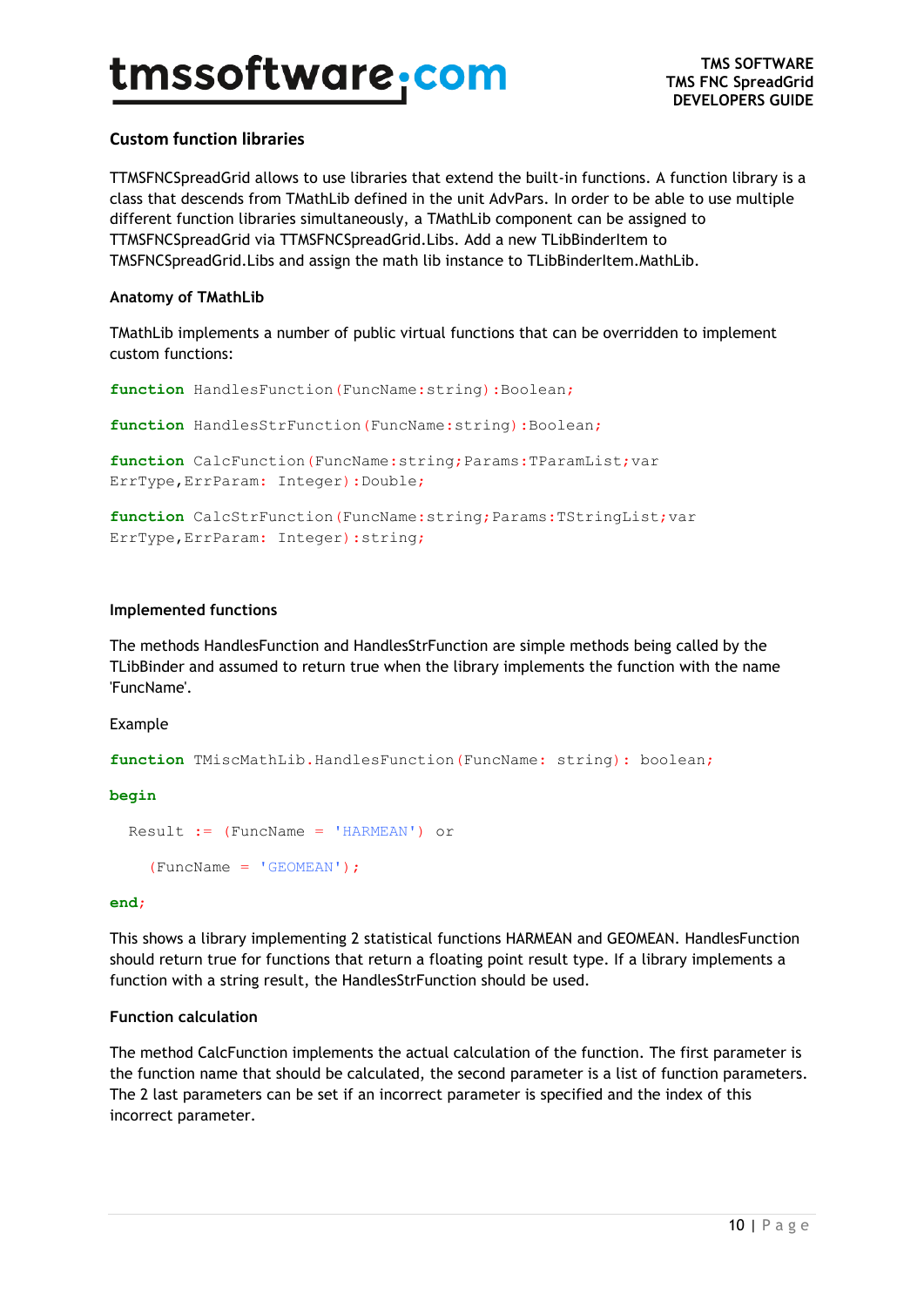#### Example

```
function TMiscMathLib.CalcFunction(FuncName: string; Params: TParamList;
   var ErrType,ErrParam: Integer): Double;
var
    k: Integer;
    d: Double;
begin
   Result := 0.0;ErrType := Error NoError;
    if FuncName = 'HARMEAN' then
    begin
       d := 0; for k := 1 to Params.Count do
        begin
            if Params.Items[k - 1] \iff 0 then
             begin
                d := d + (1 / \text{Parameters.} [k - 1]);
             end
             else
             begin
                ErrType := Error DivisionByZero;
                ErrParam := k - 1; end;
         Result := 1/d * Params. Count;
        end;
       Exit;
    end;
    if FuncName = 'GEOMEAN' then
    begin
       d := 1;
        for k := 1 to Params.Count do
        begin
           d := d * Params. Items [k - 1];
        end;
        if Params.Count > 0 then
        begin
            Result := \exp(1/\text{Parameters.Count} \cdot \ln(d));
        end
        else
        begin
            ErrType := Error DivisionByZero;
             ErrParam := 0;
        end;
    end;
end;
```
In this example, the functions HARMEAN and GEOMEAN are implemented. This shows how the method loops through the number of parameters passed to the function and calculates the result. As shown here in the code, a parameter of these functions cannot be zero. If a zero parameter is found, the method sets the error type to Error\_DivisionByZero and if needed the index of the parameter that caused the actual error. The supported types of errors are: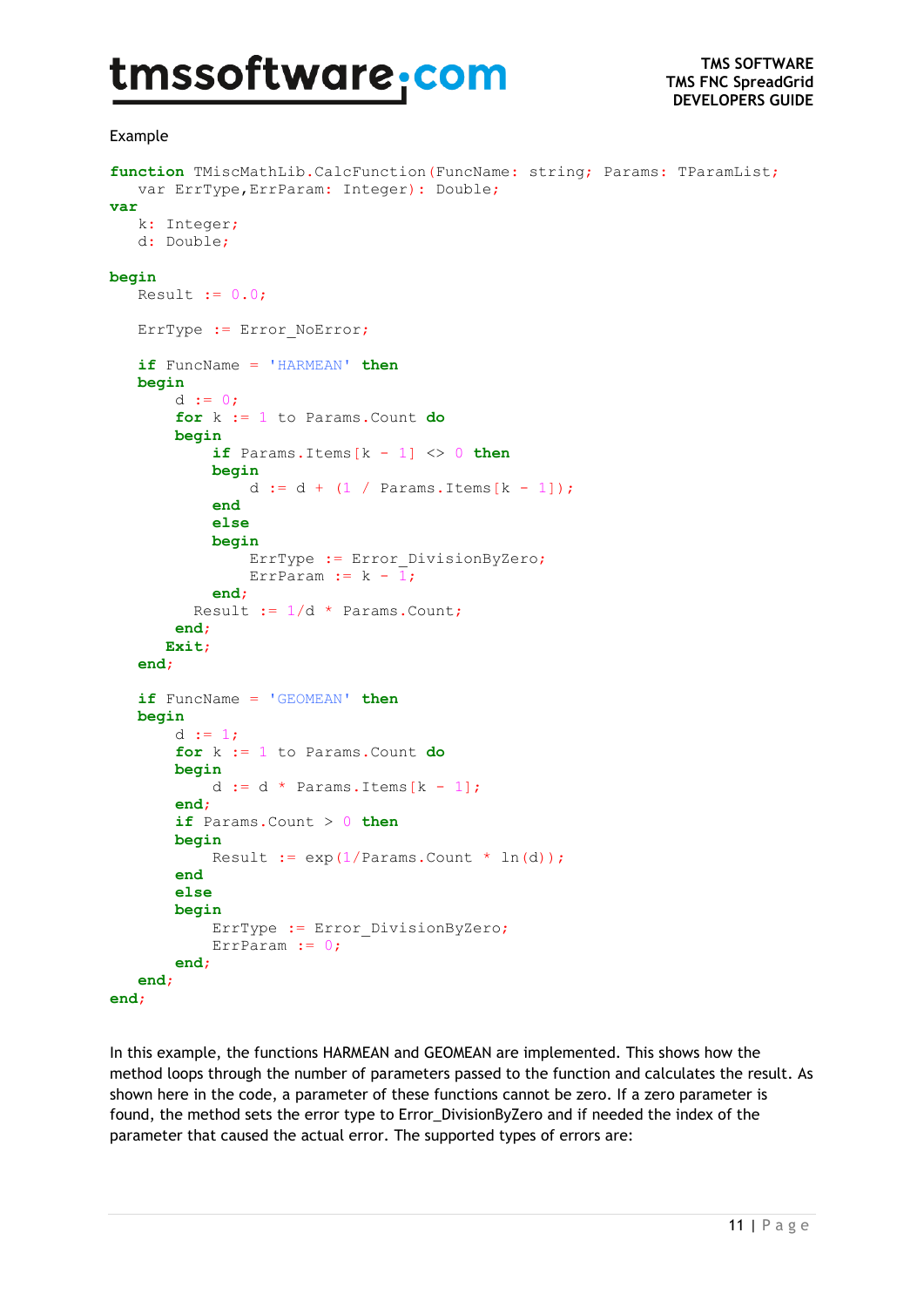Error\_NoError = 0;

Error\_NoFormula = 1;

Error\_DivisionByZero = 2;

- Error\_InvalidValue = 3;
- Error\_InvalidCellRef = 4;

Error\_InvalidRangeRef = 5;

Error\_InvalidGridRef = 6;

Error\_InvalidNrOfParams = 7;

Error\_CircularReference = 8;

Error\_NoOpenParenthesis = 9;

- Error\_NoCloseParenthesis = 10;
- Error\_PrematureEndOfFormula = 11;

Error\_UnknownError = 12;

Error\_InvalidQualifier = 13;

```
Error_InvalidTokenAtPosition= 14;
```
Error\_Overflow = 15;

Error\_Underflow = 16;

```
Error_CircularRange = 17;
```
The string function handling is equivalent, as shown in this sample code:

```
function TStringMathLib.CalcStrFunction(FuncName: string;
   Params: TStringList; var ErrType, ErrParam: Integer): String;
var
    i: Integer;
    s: string;
begin
  Result := ';
   ErrType := 0; if Params.Count = 0 then
    begin
       ErrType := Error InvalidNrOfParams;
        Exit;
    end;
   Result := ';
    if FuncName = 'REVERSE' then
    begin
       s := Params.Strings[0];
        for i := 1 to Length(s) do
```